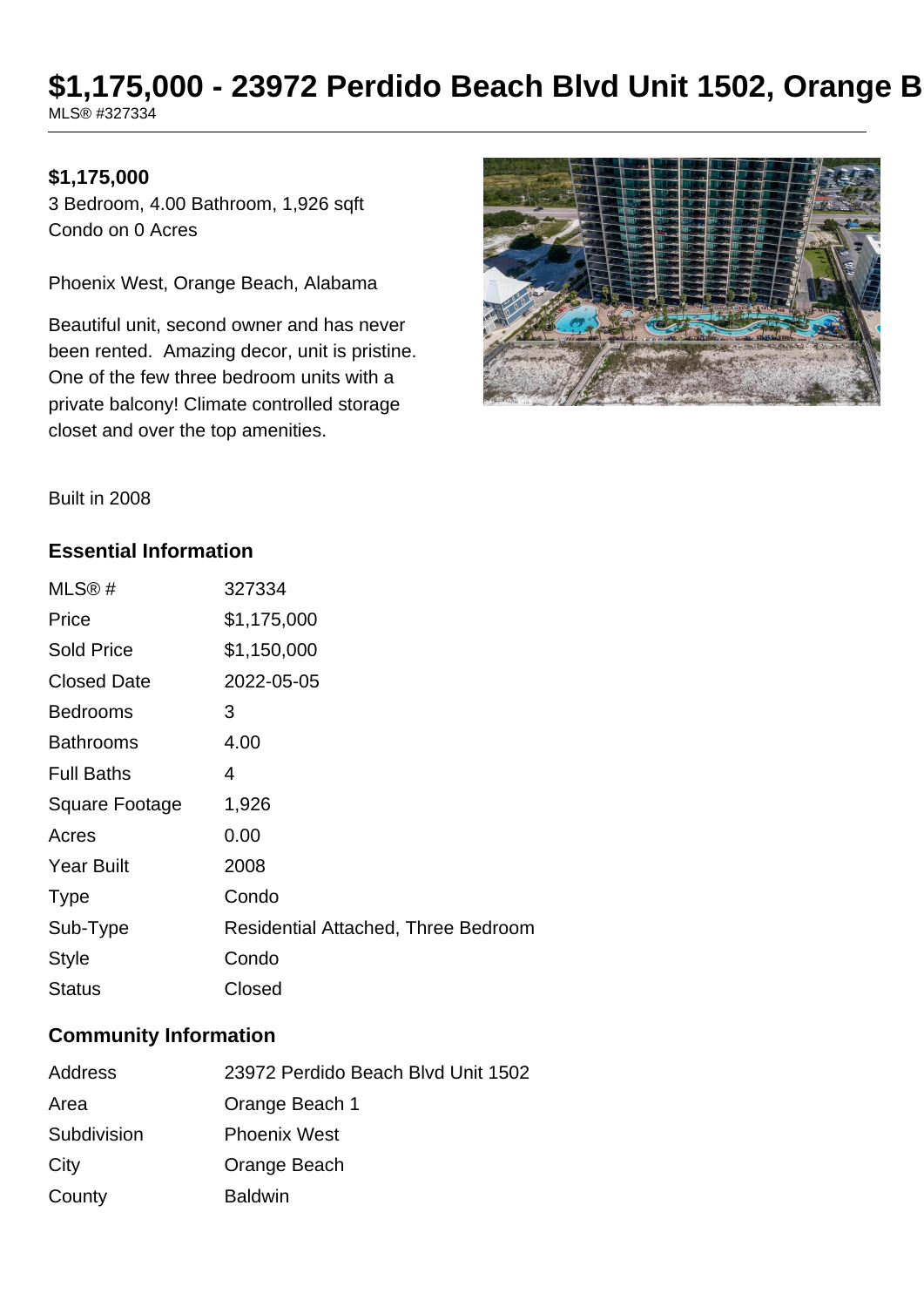| <b>State</b>         | Alabama                                                                                                                                                                                                                                                             |
|----------------------|---------------------------------------------------------------------------------------------------------------------------------------------------------------------------------------------------------------------------------------------------------------------|
| Zip Code             | 36561                                                                                                                                                                                                                                                               |
| <b>Amenities</b>     |                                                                                                                                                                                                                                                                     |
| Amenities            | BBQ Area, Common Lobby, Covered Entry, Exercise Room, Fire Sprinkler<br>System, Guard at Gate, Internet, Pool - Indoor, Landscaping, Meeting Room,<br>Pool - Outdoor, Pets - Owners Only, Satellite TV, Spa/Hot Tub, Steam/Sauna,<br>Tennis/Racquetball, Lazy River |
| <b>Utilities</b>     | <b>Baldwin EMC</b>                                                                                                                                                                                                                                                  |
| View                 | Direct Gulf Front, Southern View                                                                                                                                                                                                                                    |
| <b>Is Waterfront</b> | Yes                                                                                                                                                                                                                                                                 |
| Waterfront           | Gulf Front - Building, Gulf of Mexico                                                                                                                                                                                                                               |
| Has Pool             | Yes                                                                                                                                                                                                                                                                 |
| <b>Interior</b>      |                                                                                                                                                                                                                                                                     |
|                      |                                                                                                                                                                                                                                                                     |

| <b>Interior</b>          | Carpet, Tile                                                                                                         |
|--------------------------|----------------------------------------------------------------------------------------------------------------------|
| <b>Interior Features</b> | Cable, Ceiling Fan(s), High Ceilings, Internet, Wet Bar, Window Treatments                                           |
| Appliances               | Cooktop, Dishwasher, Disposal, Dryer, Refrigerator w/lce Maker, Microwave,<br>Range-Electric, Smoke Detector, Washer |
| Cooling                  | <b>Central Electric, Other Cooling-See Remarks</b>                                                                   |
| # of Stories             |                                                                                                                      |
| <b>Stories</b>           |                                                                                                                      |

### **Exterior**

| <b>Exterior</b> | <b>Stucco</b>                            |
|-----------------|------------------------------------------|
| Lot Description | Waterfront                               |
| Construction    | Resale                                   |
| Foundation      | P-I-P Reinforced Concrete, Pilings, Slab |

## **School Information**

| Elementary | <b>Orange Beach Elementary</b> |
|------------|--------------------------------|
| High       | Orange Beach                   |

## **Additional Information**

| HOA Fees       | 1197.00 |
|----------------|---------|
| HOA Fees Freq. | Monthly |

# **Listing Details**

Listing Office Brett R/e Robinson Dev Ob

The data relating to real estate for sale on this website comes from the Baldwin County Association Of REALTORS®.